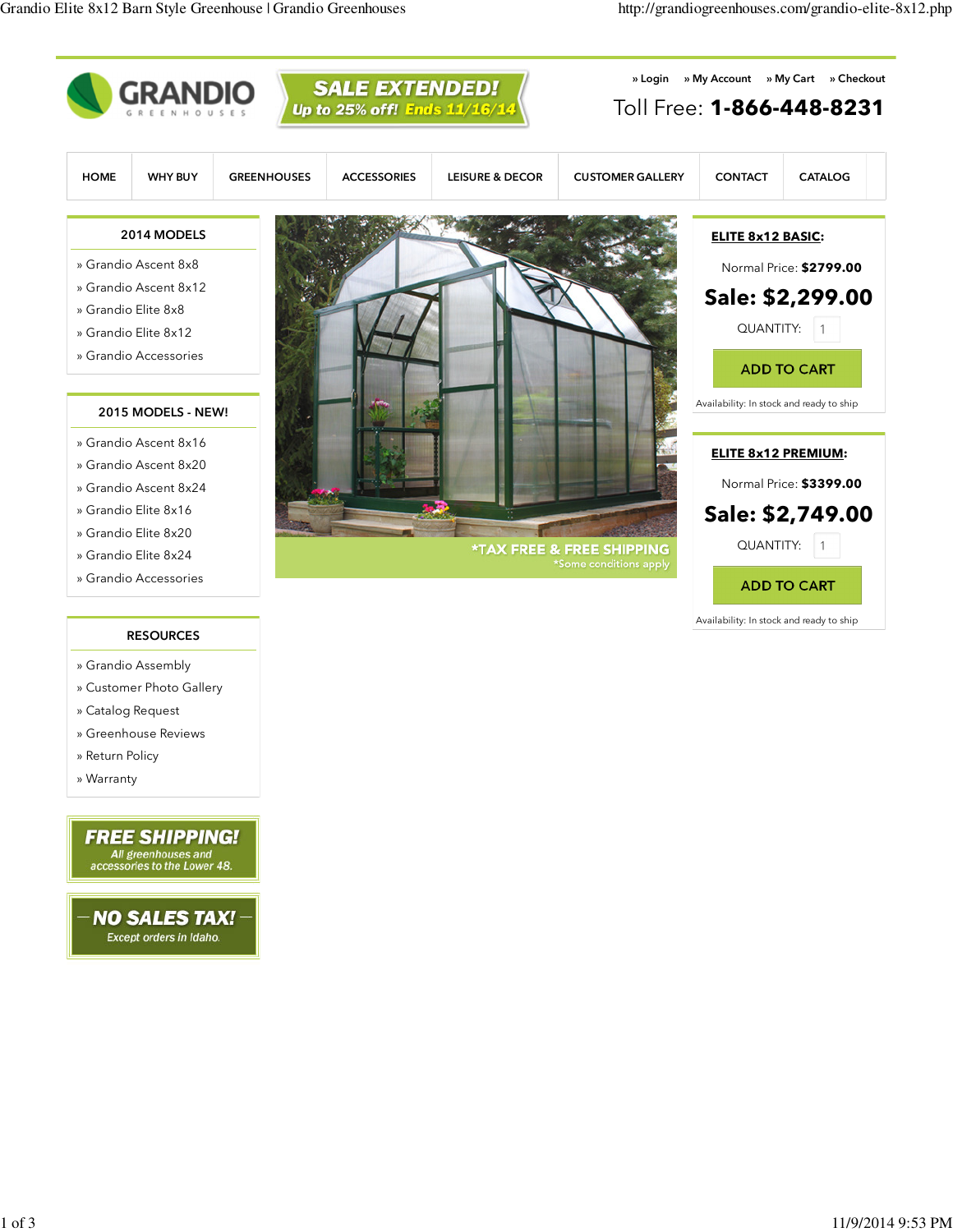

A wide range of features and accessories culminates in a well ventilated growing space with gliding double doors, an easy-to-assemble system, and an insulation R-VALUE\* of 1.54 and heat loss U-VALUE\* of 0.65 provide an amazing gardening and greenhouse experience.

The doors hang from above which eliminates jamming and the door wheels are nylon for durability.

## Take a **closer look** {click to view}



 $\overline{A}$  and  $\overline{B}$  and  $\overline{B}$